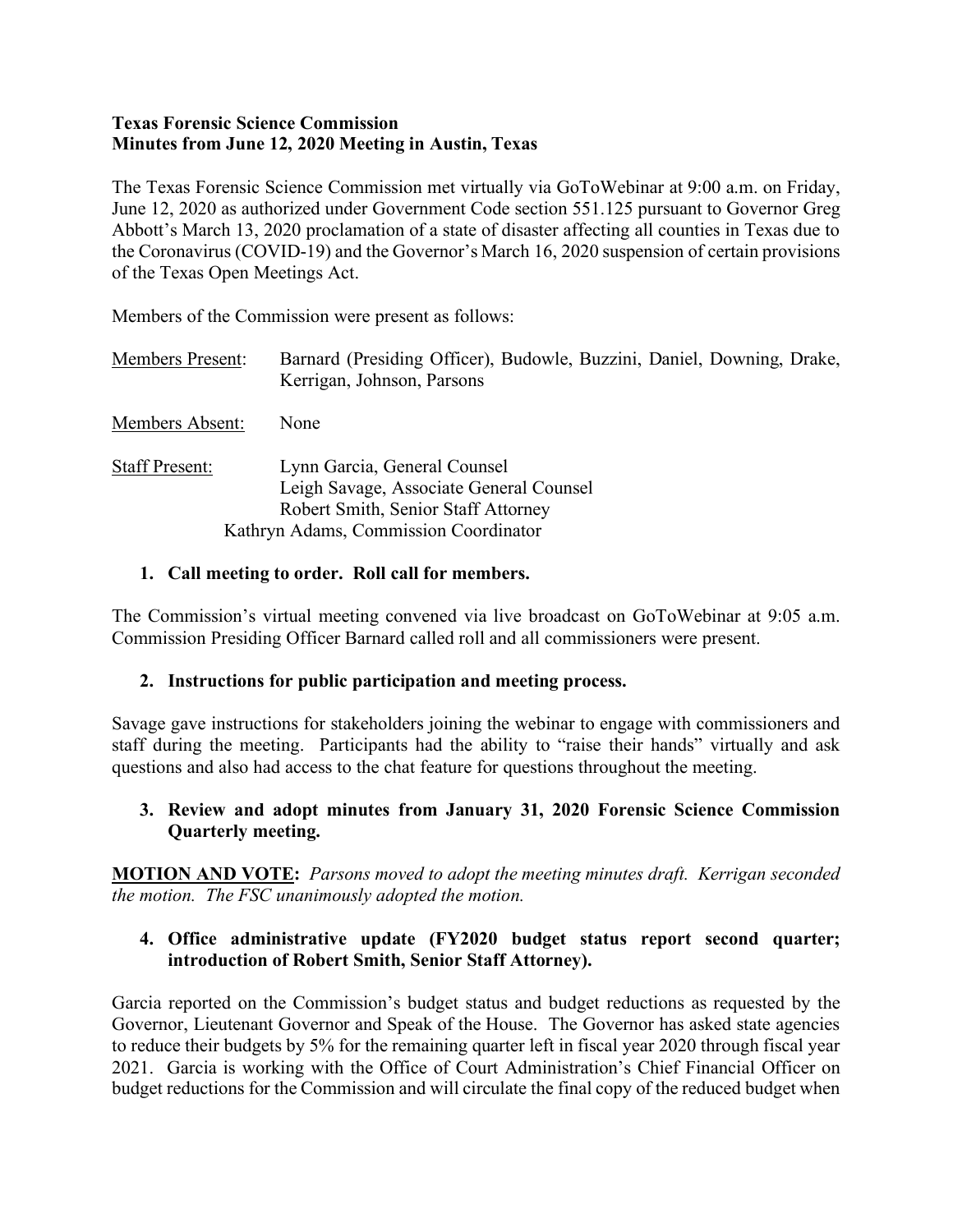available. Garcia reported all staff are primarily working from home pursuant to the Office of Court Administration's direction on staff work and travel policies during the COVID-19 pandemic. Garcia updated commissioners on the status of the ransomware attack on the court system in Texas and the network interruptions at the Commission office associated with the attack. She reported the Commission was not impacted as heavily as other OCA divisions because Commission data had already been transferred to cloud-based systems.

## **5. Moment of silence for Dr. Cliff Spiegelman; discuss possibilities for statistics coursework offerings.**

Commissioners observed a moment of silence for Dr. Cliff Spiegelman. Barnard gave the following statement:

"Dr. Spiegelman was a distinguished professor of statistics at Texas A&M, and a senior advisor to our Commission. He assisted with the development of the statistics portion of the Texas general forensic exam. He also developed a statistics course for forensic licensees. Dr. Spiegelman was recently presented with the Regents Award, the highest honor bestowed on a faculty member by the Texas A&M System. The award acknowledged his prolific career across many critical fields, including forensic science. He was among the first in the international statistics community to recognize that the intervention of statisticians could assist the courts in attaching real meaning to the weight of the forensic evidence and establish what was actually known about the accuracy and reliability of a forensic test through a statistical evaluation of the research. As the Innocence Project noted on its website recently, Dr. Spiegelman will be greatly missed, and we can say that with 100% certainty."

Dr. Speigelman was a partner to the Commission on many statistics-related issues.

Garcia discussed the status of the statistics program Dr. Spiegelman was administering for students in fulfillment of the statistics requirement for forensic analyst licensure. Several students finished the course and are waiting to take the exam. Garcia is working with Texas A&M to determine how to support students who had enrolled in the course before Dr. Spiegelman's passing. Kerrigan asked staff to make a list of other qualifying statistics course options for students now that this course is no longer available. For example, Sam Houston State University offers a qualifying statistics course during the summer session taught by Buzzini. Staff will work on a list of courses and instructions for publishing on the Commission's licensing page.

#### **6. Discuss and consider pending complaints and laboratory self-disclosures as well as new complaints and self-disclosures received through May 29, 2020.**

### Disclosures Pending from January 31, 2020

1. No. 19.26; Department of Public Safety Austin (Toxicology)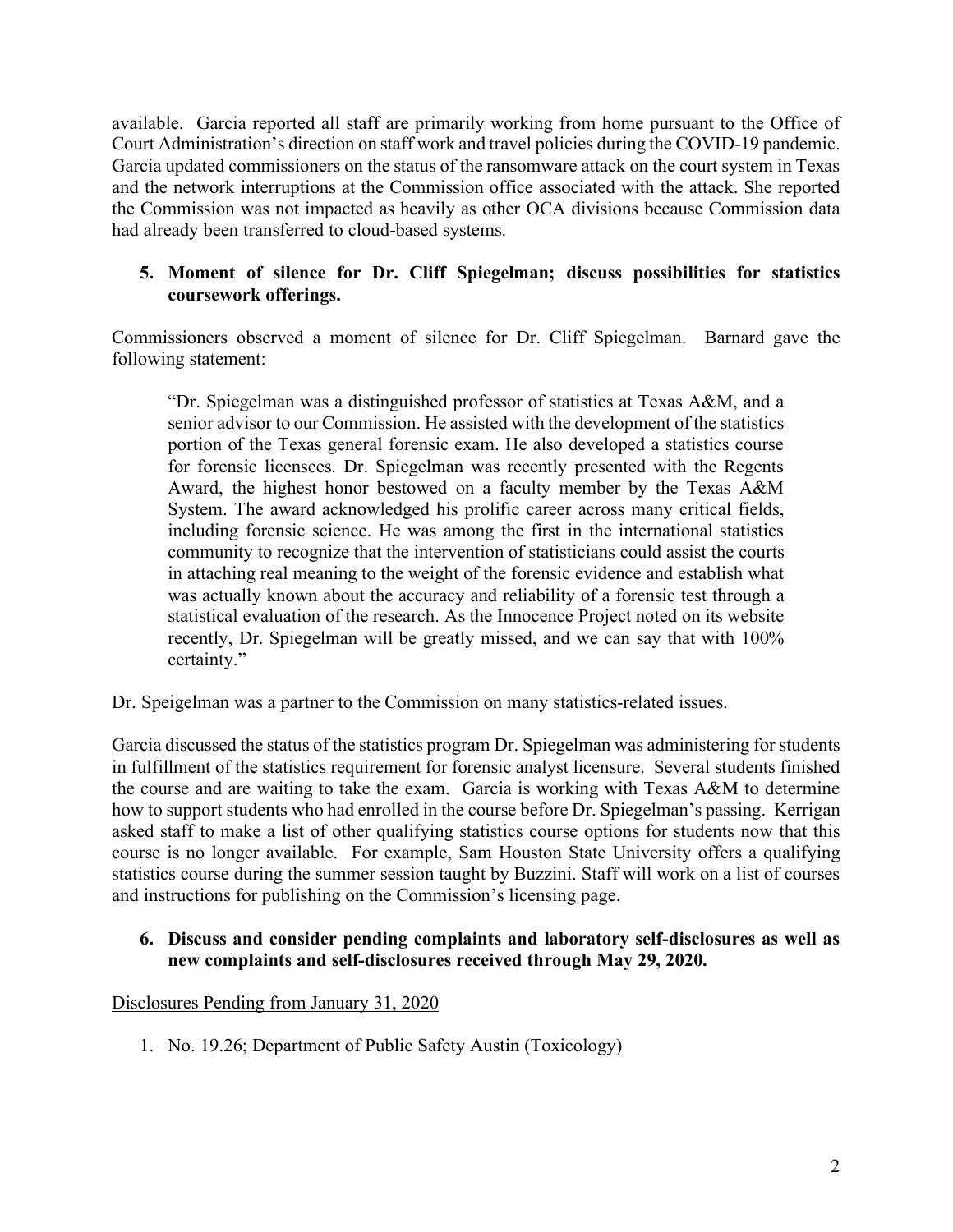A self-disclosure by DPS Austin laboratory reporting an incident in the laboratory's toxicology section where two calibrators for morphine did not meet acceptance criteria in a batch, and subsequent investigation revealed five addition batches impacted by the same issues totaling approximately 50 affected cases.

**MOTION AND VOTE:** *Parsons moved to take no further action on the self-disclosure given the receipt of the final quality incident report describing corrective actions taken by the laboratory, including a review of all affected batches, amended reports, notification to affected counties and/or district attorneys, and a final description of the risk evaluation and root cause analysis. Drake seconded the motion. The Commission unanimously adopted the motion*

\*Commissioner Johnson recused from discussion and vote on this item.

Disclosures Received as of May 29, 2020

2. No. 20.03; Harris County Institute of Forensic Sciences (Toxicology)

A self-disclosure by the Harris County Institute of Forensic Sciences reporting the malfunction of an off-site storage refrigerator used for long-term storage of tested blood vials. The entire contents of the refrigerator froze, resulting in 347 broken blood vials affecting 298 total cases.

**MOTION AND VOTE:** *Daniel moved to take no further action on the self-disclosure given the root cause and corrective actions by the laboratory, including notification to the district attorney's office, changes to the laboratory's standard operating procedures to address actions to be taken in the event of a refrigerator malfunction at an off-site facility, the addition of a toxicology designee/contact for refrigerator alarms, and a long-term plan to bring storage refrigerators onsite. Drake seconded the motion. The Commission unanimously adopted the motion.*

3. No. 20.11; NMS Labs Winston-Salem (Blood Alcohol)

A self-disclosure by NMS Labs Winston-Salem reporting a failed Blood Alcohol Concentration proficiency test ("PT"). The data indicate the failure occurred due to evaporative loss from previous testing and shipping of the sample from another NMS location. Subsequent re-testing of the PT samples PT by the Winston-Salem laboratory (again) and then at NMS Labs – Horsham, PA revealed consistent results. However, during the process of evaluating the incident, NMS observed inconsistencies in uncertainty of measurement across the laboratories.

**MOTION AND VOTE:** *Daniel moved to take no further action on self-disclosure in light of the root cause analysis and corrective action taken by the laboratory. Drake seconded the motion. The Commission unanimously adopted the motion.*

NMS Labs Quality Director, Aliece Watts, briefly addressed the Commission to answer Commissioner's questions about the laboratory's efforts to establish a common uncertainty of measurement across different laboratory locations.

4. No. 20.13; Signature Science, LLC (Forensic Biology/DNA)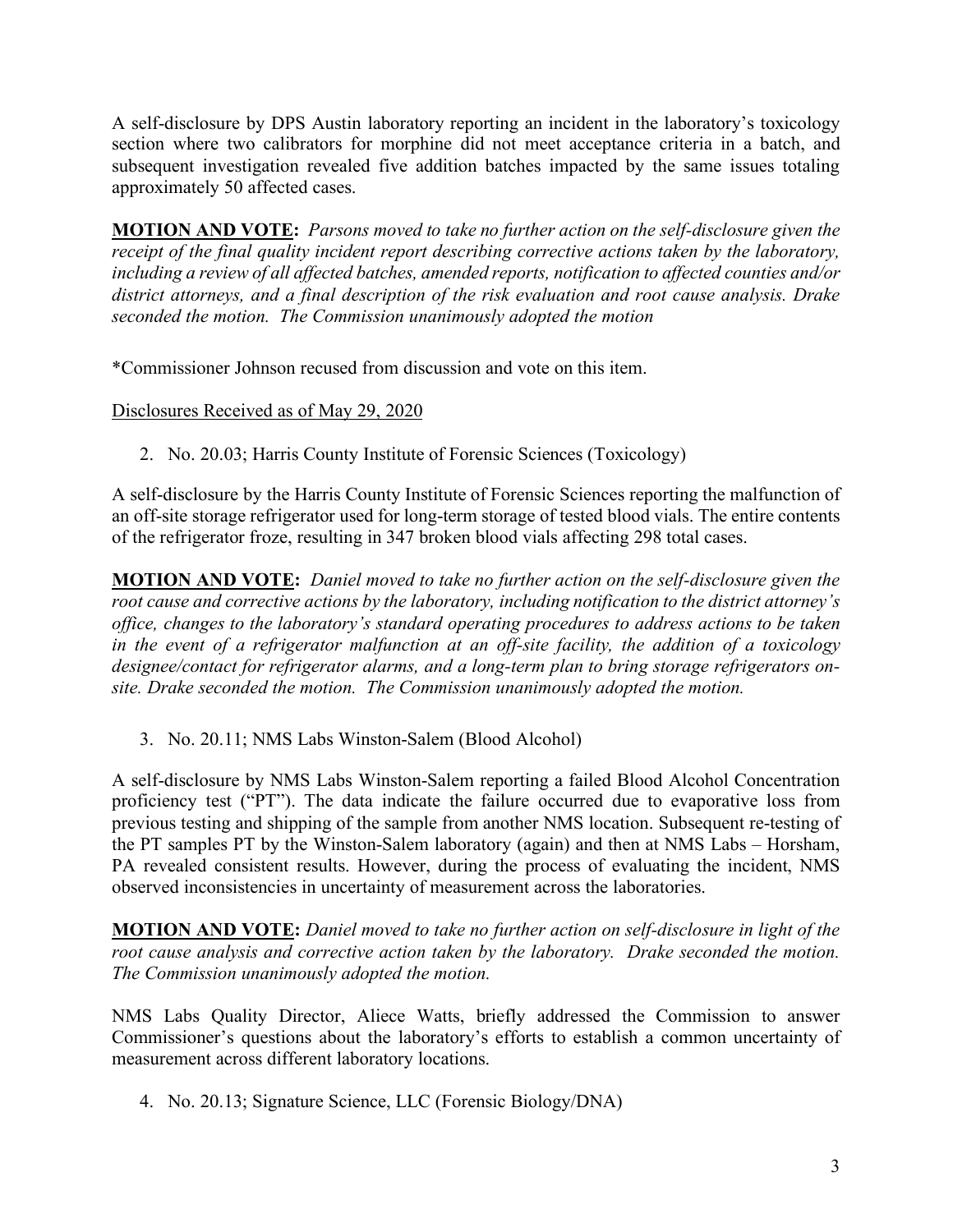A self-disclosure by Signature Science, LLC reporting professional misconduct by an evidence technician where the technician misrepresented that she opened a sexual assault kit to check for blood evidence and further revised chain-of-custody documentation. The analyst took steps to make it appear as if she had opened the kit by re-taping the evidence, providing her initials on the tape and back-dating the initials.

Members discussed the letter response and explanation from the analyst citing the toxic work environment at the laboratory that led to her actions in back-dating the kit. Members will request an interview with the analyst as part of the investigation.

**MOTION AND VOTE:** *Parsons moved to investigate the self-disclosure for purposes of determining whether the laboratory's conclusion regarding professional misconduct is supported. Buzzini seconded the motion. The Commission unanimously adopted the motion.*

**MOTION AND VOTE:** *Daniel moved to establish an investigative panel consisting of commissioners Johnson, Daniel and Drake. Parsons seconded the motion. The Commission unanimously adopted the motion.*

5. No. 20.14; Fort Worth Police Department Crime Laboratory (Seized Drugs)

A self-disclosure by the Fort Worth Police Department Crime Laboratory reporting an incident in the laboratory's seized drugs section where an annual review of Val-Pro quality control data revealed a loss of data in 124 drug cases. The loss occurred during transfer of the data from the original computer to the network server.

**MOTION AND VOTE:** *Daniel moved to take no further action on the self-disclosure given the corrective actions by the laboratory, including re-analysis of all affected cases, notification to the district attorney's office, and changes to the laboratory's chemistry SOP. Drake seconded the motion. The Commission unanimously adopted the motion.*

6. No. 20.15; Department of Public Safety Austin (Toxicology)

A self-disclosure by the DPS Austin laboratory disclosing an incident in its toxicology section where a routine audit of evidence in LIMS showed a DPS blood kit never left the possession of the receiving evidence technician and was never located.

**MOTION AND VOTE:** *Daniel moved to take no further action on the self-disclosure given the explanation by the laboratory, the efforts to increase the evidence receiving workspace, removal of the trash cans in the receiving area, and notification to affected parties. Parsons seconded the motion. The Commission unanimously adopted the motion.* 

\*Commissioner Johnson recused from discussion and vote on this item.

7. No. 20.17; Jefferson County Regional Crime Laboratory (Seized Drugs)

A self-disclosure by Jefferson County Regional Crime Laboratory reporting ten (10) seized drugs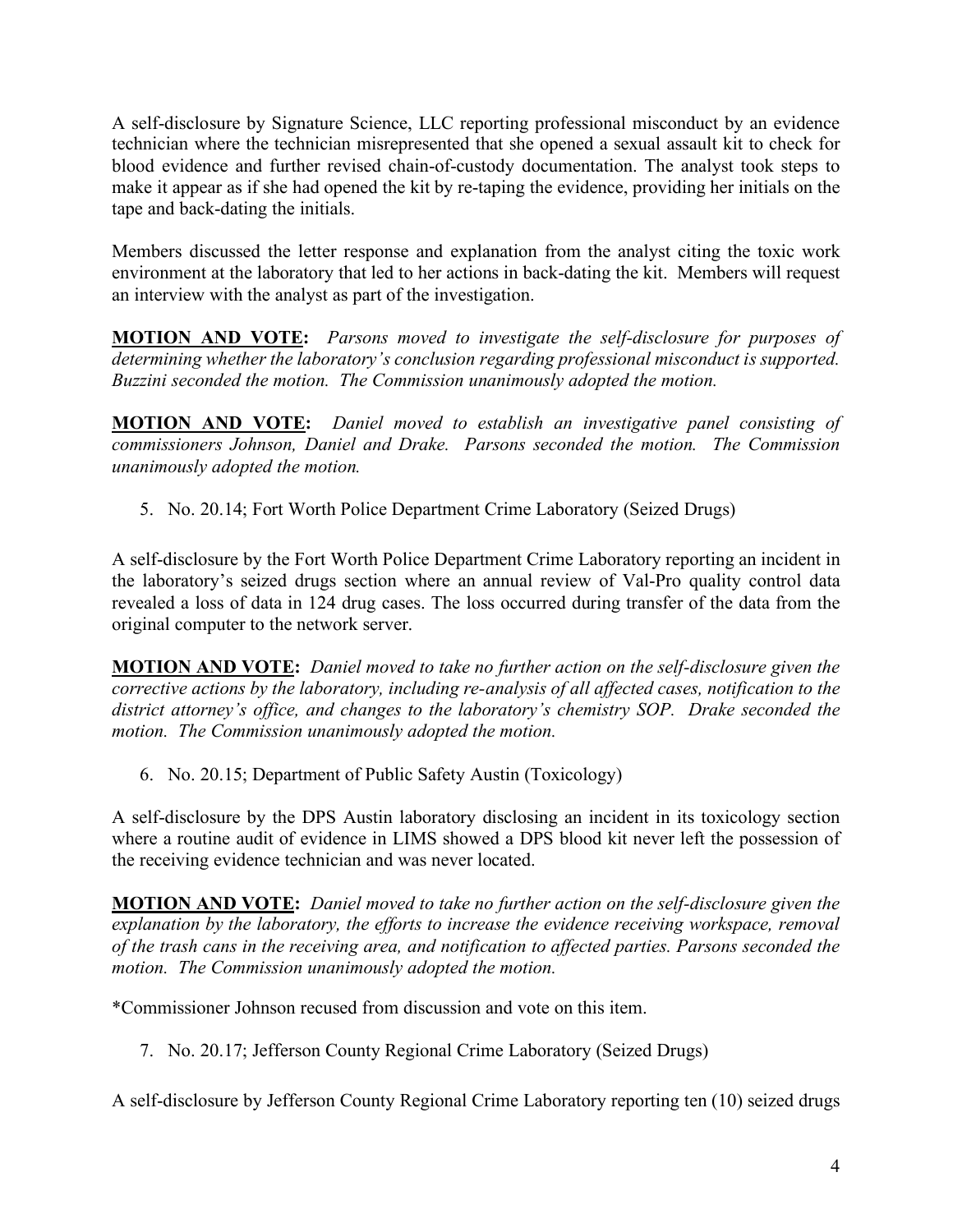reports identifying the synthetic cannabinoid MDMB-4en-PINACA included the incorrect disclaimer "Isomer Not Determined" in the note section of the report.

**MOTION AND VOTE:** *Daniel moved to take no further action on the self-disclosure given the corrective actions by the laboratory, including changes to the laboratory's SOPs to address the identification of new synthetic cannabinoids, removal of the "isomer not determined" data entry field, case review and notification to the district attorney's offices and law enforcement agencies affected. Johnson seconded the motion. The Commission unanimously adopted the motion.*

8. No. 20.18; NMS Labs Horsham, PA (Toxicology)

A self-disclosure by NMS Labs Horsham, PA reporting an incident where incorrect numbers were mistakenly used in the uncertainty of measurement calculations for cannabinoid tests leading to inaccurate, wider measurement uncertainty intervals being reported in 495 cases, including 13 Texas cases.

**MOTION AND VOTE:** *Daniel moved to take no further action on the self-disclosure given the root cause analysis and corrective actions by the laboratory. Johnson seconded the motion. The Commission unanimously adopted the motion.*

9. No. 20.25; Jefferson County Regional Crime Laboratory (Seized Drugs)

A self-disclosure by the Jefferson County Regional Crime Laboratory reporting an incident where an analyst incorrectly reported "no controlled substance or dangerous drug identified" in a case sample that in fact had a potential synthetic cannabinoid detected and the error was not caught on technical review. Drake provided an explanation of how the incident likely occurred and suggested the laboratory include a history of all analytical methods performed in their reports.

**MOTION AND VOTE:** *Daniel moved to take no further action on the self-disclosure given the corrective actions taken by the laboratory, including remedial training for the analyst, review of the analyst's cases from the previous six months with no issues identified, and changes made to the seized drugs technical review policy to include review of raw data for any case that will be reported as "no controlled substance or dangerous drug identified". Parsons seconded the motion. The Commission unanimously adopted the motion.*

### Complaints Received as of May 29, 2020

10. No. 20.25; Cochran, Antonio (Southwestern Institute of Forensic Sciences; Forensic Biology/DNA, Serology)

A complaint by defendant Antonio Cochran against Southwestern Institute of Forensic Sciences alleging analysts did not follow laboratory quality control protocols when collecting and processing evidence, and that the serology analysts conspired with prosecutors by fabricating evidence and giving false court testimony in an effort to frame him for murder.

**MOTION AND VOTE:** *Daniel moved to dismiss the complaint because a review of the case record does not support the numerous generalized allegations made by the defendant. The*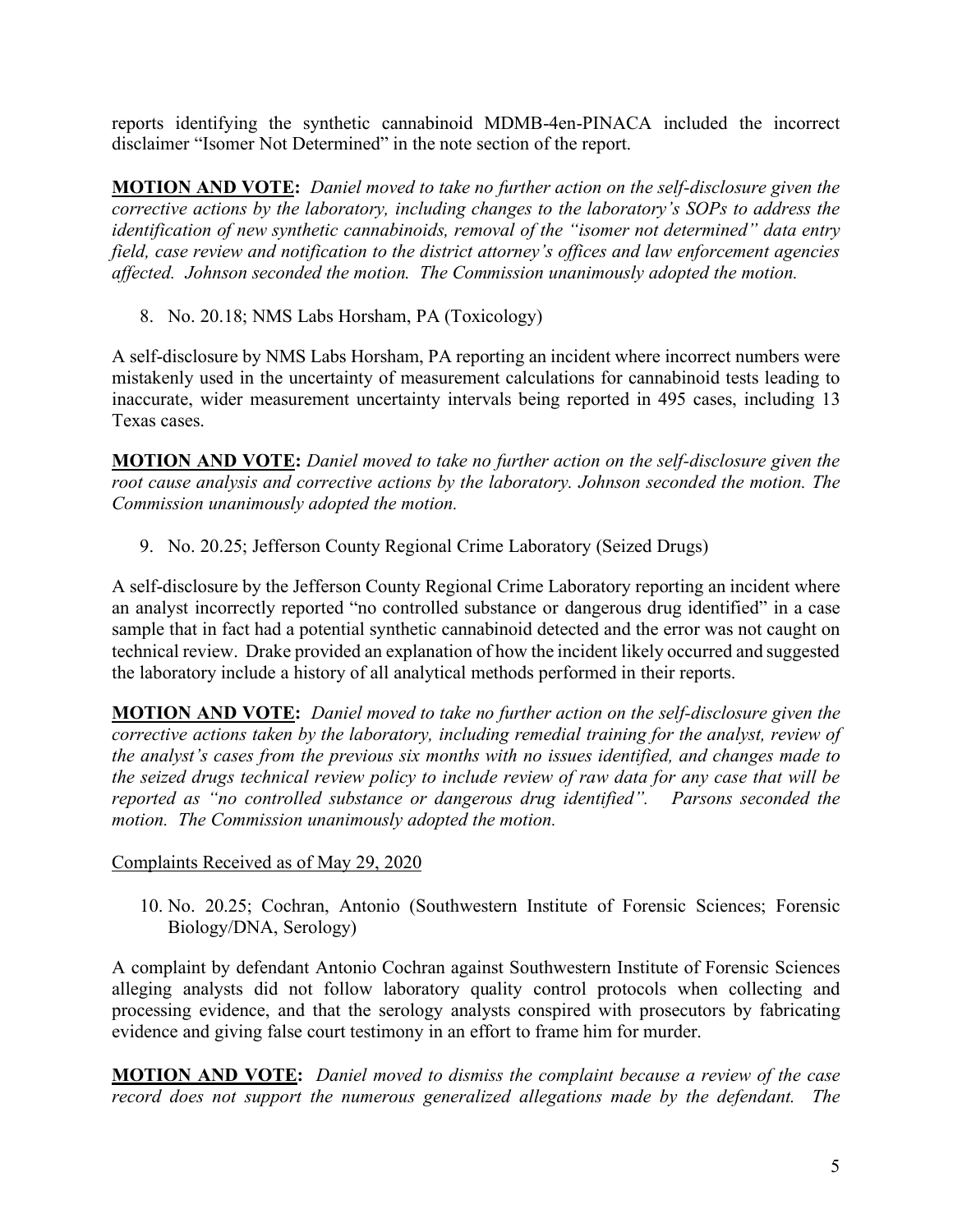*defendant was identified as the suspect based on a CODIS hit (both a hit at the state level and at the national level to an Arkansas case). This hit was substantiated with a known reference sample and the analysis of the knife used to kill the victim yielded a strong random match probability. Drake seconded the motion. The Commission unanimously adopted the motion.*

\*Commissioner Barnard recused from discussion and vote on this item.

11. No. 20.10; Rangel, Jerry (Bryan Police Department, Texas Department of Public Safety Austin; Bloodstain Pattern Analysis, Forensic Biology/DNA)

A complaint by defendant Jerry Rangel against the Bryan Police Department and DPS Austin alleging results of DNA testing performed in his case for sexual assault of a child were "suspicious" since DNA has been "discredited," and that the blood spatter analysis testified to at trial by Bryan police officer was "strikingly similar" to another analysis performed by a different investigator, and was based on "false science."

**MOTION AND VOTE:** *Daniel moved to dismiss the two complaints because the DNA mixture complaint has been addressed by the statewide mixture review team, and the bloodstain pattern analysis complaint does not merit an investigation for the purposes of issuing best practices or other recommendations. Downing seconded the motion. The Commission unanimously adopted the motion.*

\*Commissioners Parsons and Johnson recused from discussion and vote on this item.

12. No. 20.24; Schmucker, Margaret (Tom Green County Prosecutors; Bloodstain Pattern Analysis)

A complaint by attorney Margaret Schmucker on behalf of defendant Isidro Delacruz against Tom Green County prosecutors for ignoring results of a bloodstain pattern analysis performed by independent analyst Christine Ramirez that was favorable to the defendant, and subsequently utilizing the San Angelo crime scene technician as the only crime scene witness.

**MOTION AND VOTE:** *Daniel moved to dismiss the complaint because the Commission has no jurisdiction over the witness-sponsoring decisions of prosecutors in Tom Green County. Drake seconded the motion. The Commission unanimously adopted the motion.* 

**MOTION AND VOTE:** *Daniel moved to direct staff to work with the crime scene reconstruction working group to form a multidisciplinary subcommittee for the purpose of issuing guidance regarding the limitations of DNA analysis (especially mixtures) as a tool in scene reconstruction. Drake seconded the motion. The Commission unanimously adopted the motion.*

13. No. 20.26; Gonzales, Joe (SANE Cynthia Garcia, Bexar County Criminal Investigation Laboratory; Trial Testimony, Forensic Biology)

A complaint by defendant Joe Gonzales against SANE Christine Garcia for allegedly providing unscientific trial testimony, and Bexar County Criminal Investigation Laboratory for providing "ambiguous" DNA results and for refusal to perform any Y-STR or mitochondrial DNA testing.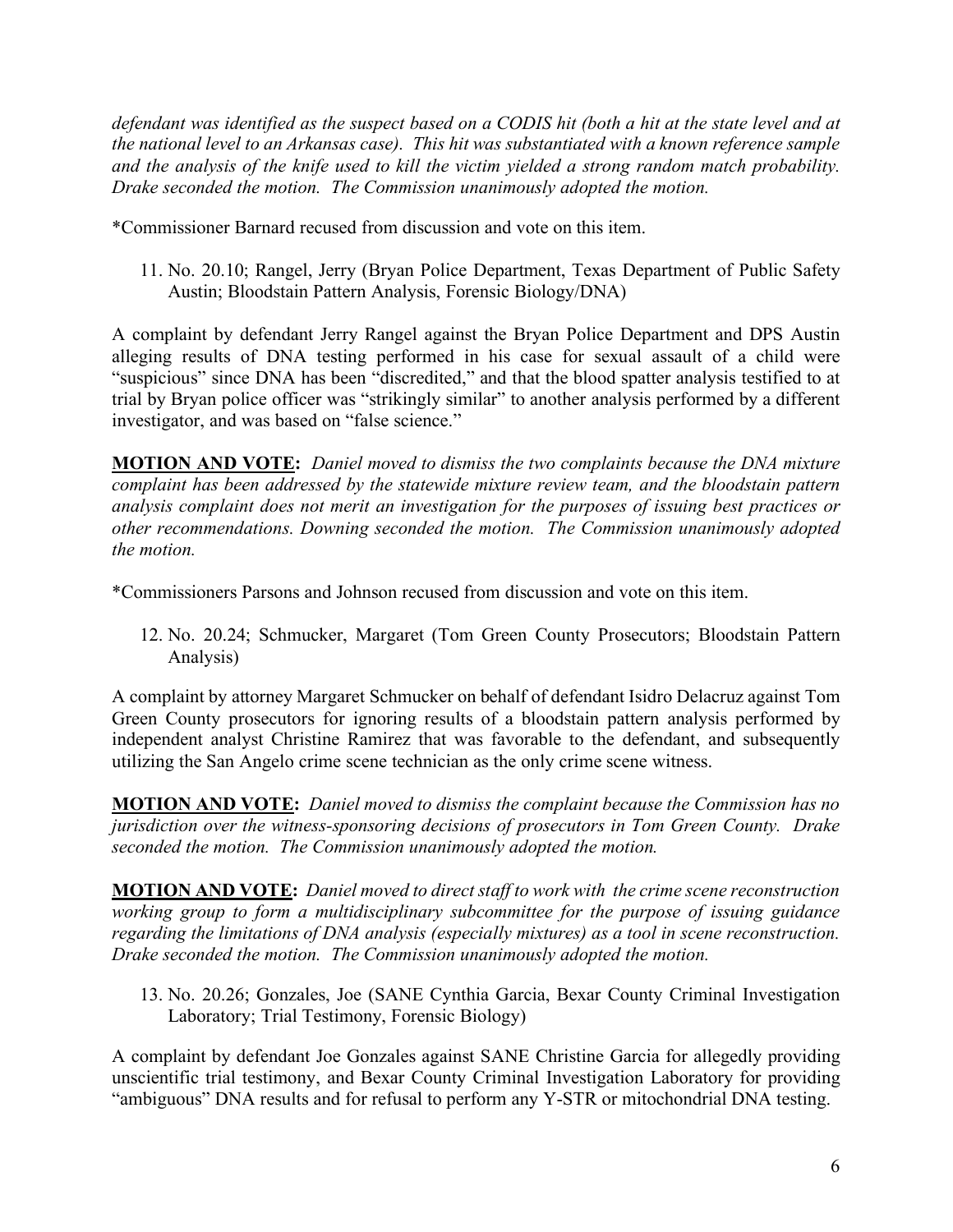Downing explained that pediatric sexual assault examinations are often performed by non-experts and suggested draft recommendations and standards for these examinations. Garcia will work with Downing regarding possibilities for implementation.

**MOTION AND VOTE:** *Daniel moved to dismiss the complaint because the SANE examination and testimony were consistent with the evidence and literature at the time of trial and are consistent with current guidelines. Additionally, the complainant does not allege negligence or misconduct by the Bexar County Criminal Investigation Laboratory with respect to the DNA analysis, but rather complains that the laboratory did not perform enough test methods, citing Y-STRs and mtDNA as examples. Parsons seconded the motion. The Commission unanimously adopted the motion.*

14. No. 20.28; Therrell, John (DPS Houston; Blood Alcohol)

A complaint by defendant John Therrell against the Department of Public Safety Houston, alleging results of blood alcohol and drug testing were never disclosed to him, and alleging the possibility that contaminated blood vials were used for testing in his case.

**MOTION AND VOTE:** *Daniel moved to dismiss the complaint because there is no evidence of negligence or misconduct related to the forensic analysis in the case. Further, the Becton-Dickinson blood tube recall did not affect this defendant's case as alleged in his complaint as his blood was drawn before the issue arose. Parsons seconded the motion. The Commission unanimously adopted the motion.*

\*Commissioner Johnson recused from discussion and vote on this item.

15. No. 20.29; Tawater, Royce W. (Department of Public Safety Garland; Forensic Biology/DNA; Southwestern Institute of Forensic Science (SWIFS); Forensic Biology/GSR)

A complaint by defendant Royce Tawater alleging a CODIS hit against the Missouri state offender database directly contradicted the State of Texas's theory of the case therefore calling into question his murder conviction. The original DNA work in the case was performed at DPS Garland. The complainant states none of his fingerprints or DNA were found on the alleged murder weapon, a firearm. The CODIS hit to DNA from the firearm allegedly owned by complainant and recovered from near the crime scene was a match for a different Missouri offender.

**MOTION AND VOTE:** *Daniel moved to dismiss the complaint as there is no indication of negligence or misconduct related to the forensic analysis in the case, and the question of materiality of the CODIS hit in light of the type of evidence in question (gun swab) should be addressed by the court system. Commissioners further directed staff to send a letter to SWIFS with suggestions regarding testimony seeking speculation about GSR and the passage of time, as well as discussion of ways to more clearly flag the presence of weak mixture data in the STRmix working group. Drake seconded the motion. The Commission unanimously adopted the motion.*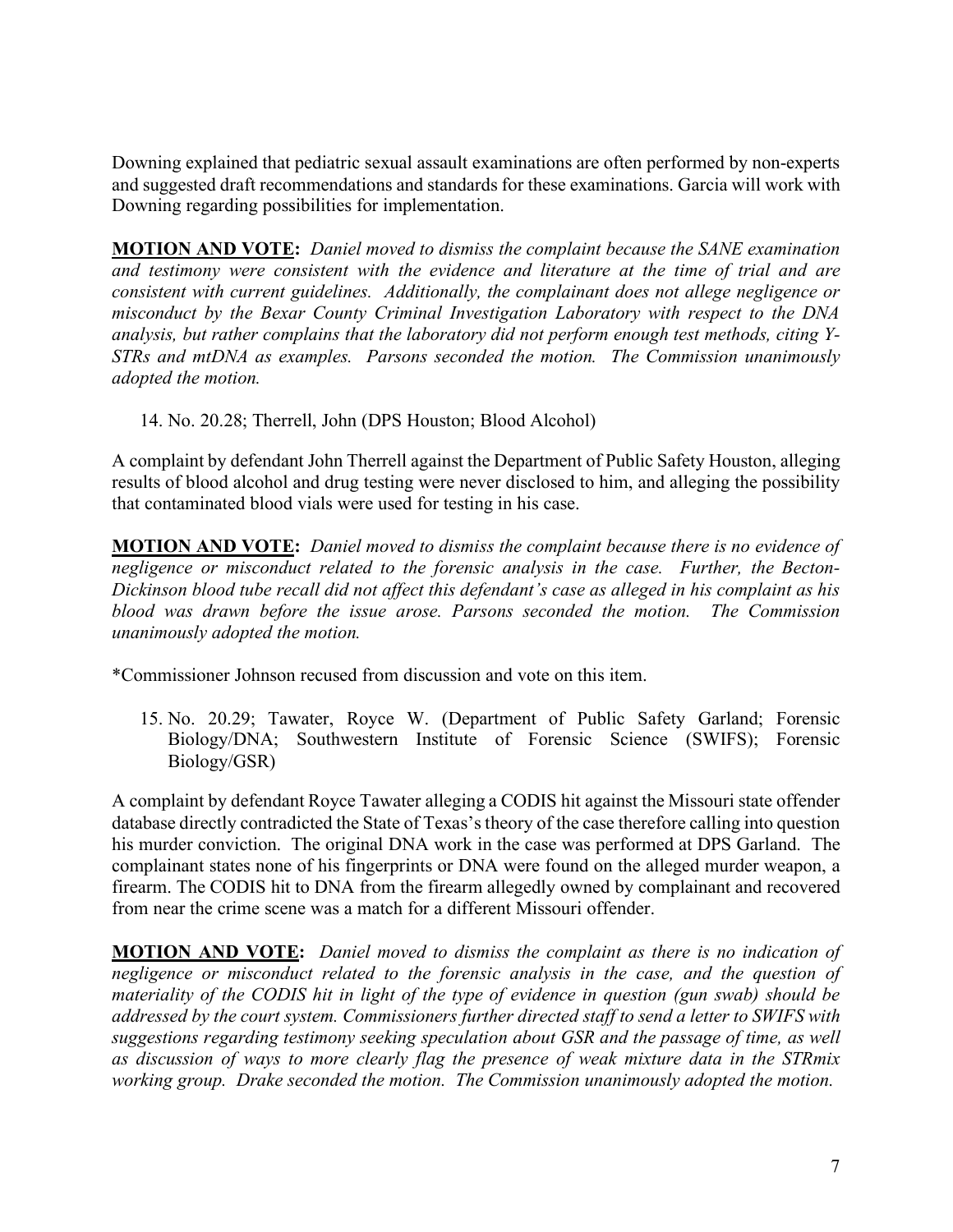Garcia will work with the STRmix working group to form a subcommittee of the group to address ways to better flag the presence of weak mixture data. Timothy Sliter, Chief of Physical Evidence at SWIFS, volunteered to be on the subcommittee.

\*Commissioners Barnard and Johnson recused from discussion and vote on this item.

In addition to the above cases, Daniel reported fifteen complaints dismissed by commission staff as follows:

- two complaints were dismissed because the laboratories with case records indicated the analyses were never requested and therefore were not performed;
- six complaints were dismissed because claims in their complaints involved legal matters (such as law enforcement forcing defendants to submit to DNA testing, requests for disclosure of test results, a request for us to provide an expert witness, and procedural problems with arrests and indictments) and are out of the scope of TFSC's jurisdiction;
- four were dismissed for failure to state a credible complaint of negligence or misconduct against a forensic laboratory or analyst. These complaints contained very general, sweeping allegations such as overall misconduct, lack of oversight, and issues involving discovery and the conduct of law enforcement and prosecutors without any facts regarding the case.
- one complaint was dismissed because it made no allegations concerning a forensic analysis, only that results came in after his trial and may have affected the jury's understanding of defendant's proximity to the victim in a murder case;
- one was dismissed because the same defendant filed a similar complaint in 2017 that was dismissed and referred to the Tarrant County Conviction Integrity Unit; the CIU declined to take further action.

Two additional cases were referred to Bob Wicoff and the statewide DNA mixture review project.

**MOTION AND VOTE:** *Daniel moved to accept commission staff's actions on all 15 complaints discussed above. Parsons seconded the motion. The Commission unanimously adopted the motion.*

### **7. Update on collaboration with the Standards Coordination Office at the National Institute for Standards and Technology (NIST) regarding pathways for improving accreditation for forensic science service providers in Texas.**

Garcia reported on her conversations with Warren Merkel, Chief of the Standards Services Group at NIST to discuss enhancing accreditation for Texas laboratories. The Commission has made observations in various cases where members were concerned that the accreditation system had not identified significant issues in the laboratory.

An outline provided to Commissioners by Merkel and NIST proposes working with the major accrediting bodies to give assessors an opportunity to answer more broad-based questions in assessing laboratories. This should assist the labs and lab directors with mitigating and managing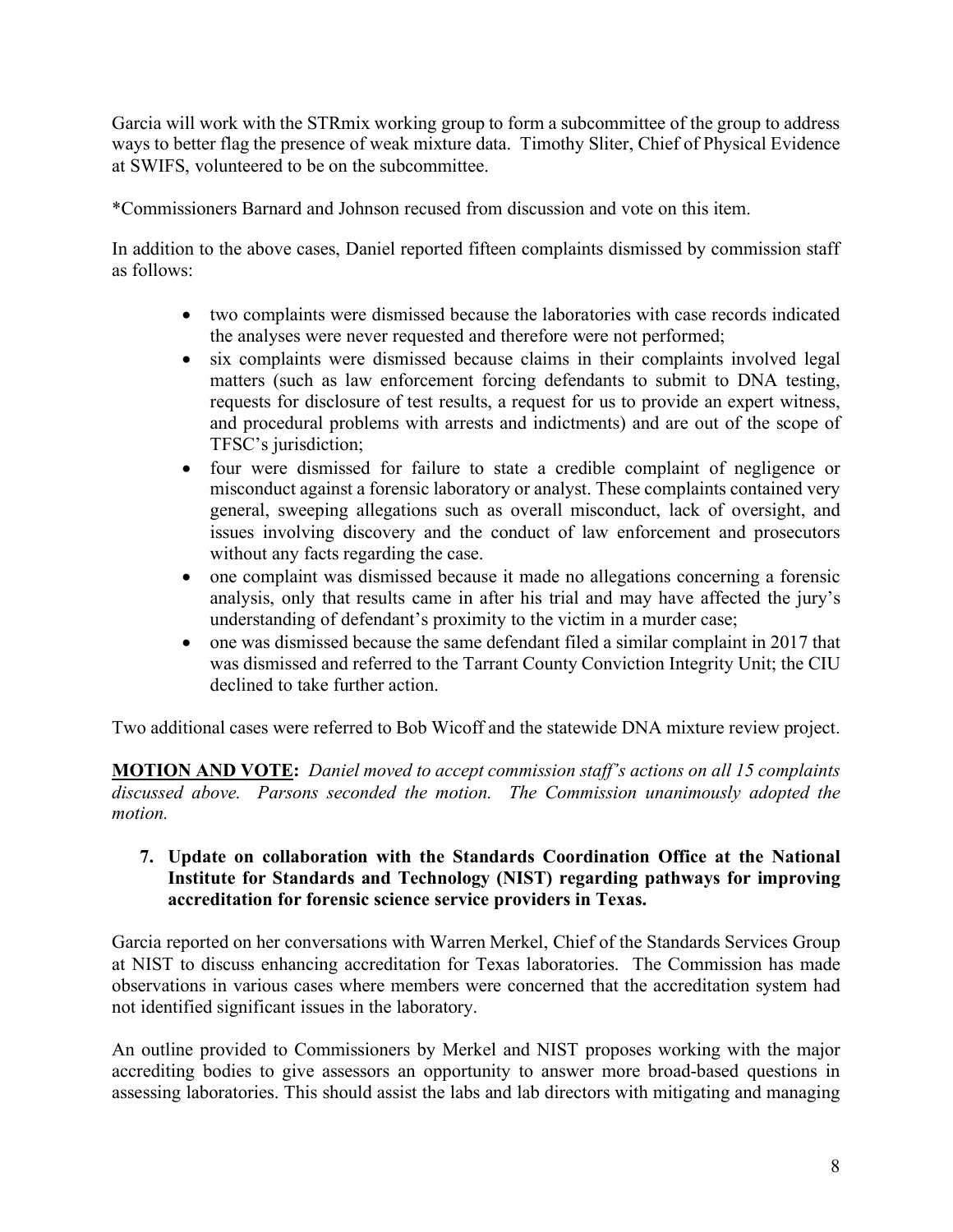risk earlier in the process. NIST would gather the info from these questions and work with the accrediting bodies to implement this. At the end of a 2-year period, NIST would gather the data to determine whether it can be turned into an enhanced accreditation requirement for Texas.

One suggestion by NIST is that commissioners and staff participate in assessments over the course of a two-year period so they may observe firsthand what is done during an assessment.

Budowle and other commissioners expressed concern with auditors making comments without clear guidance against which to measure a laboratory's compliance. Garcia indicated that the goal is to develop a more specific document that describes what information an auditor may be looking for, including specific gaps the Commission has observed in other situations where perhaps if assessors were allowed to comment, they could have recognized the issues of concern sooner. Staff will work with NIST to develop a more detailed document addressing issues raised by commissioners.

### **8. Review outstanding general rulemakings and proposed rule concepts for approval, including procedure for appeal of final investigative reports by the Commission pursuant to its investigative authority.**

**MOTION AND VOTE:** *Kerrigan moved to adopt the procedure for appeal of final investigative reports by the Commission pursuant to its investigative authority. Buzzini seconded the motion. The Commission unanimously adopted the motion.*

### **9. Discuss status of crime laboratory accreditation program, including:**

### **a. Accreditation non-conformances received since January 31, 2020 quarterly meeting;**

Savage described accreditation reports and non-conformances received since the January 31, 2020 meeting. Accreditation activities, including on-site assessments, have slowed due to the COVID-19 pandemic resulting in the extension of accreditation period end dates for some Texas laboratories until on-site assessments can begin again.

- **b. Review outstanding accreditation rules and proposed rule concepts for approval, including:**
	- **i. Procedure regarding revocation of accreditation and appeal of accreditation actions and findings; and**
	- **ii. Correction to definition of "crime scene reconstruction" in accreditation rule exemptions to remove the terms "bloodstain pattern and trajectory" to match exam eligibility for unaccredited discipline licensing rule changes.**

**MOTION AND VOTE:** *Kerrigan moved to adopt the procedure regarding revocation of accreditation and appeal of final accreditation actions and findings and the correction to the definition of "crime scene reconstruction" as proposed by staff. Daniel seconded the motion. The Commission unanimously adopted the motion.*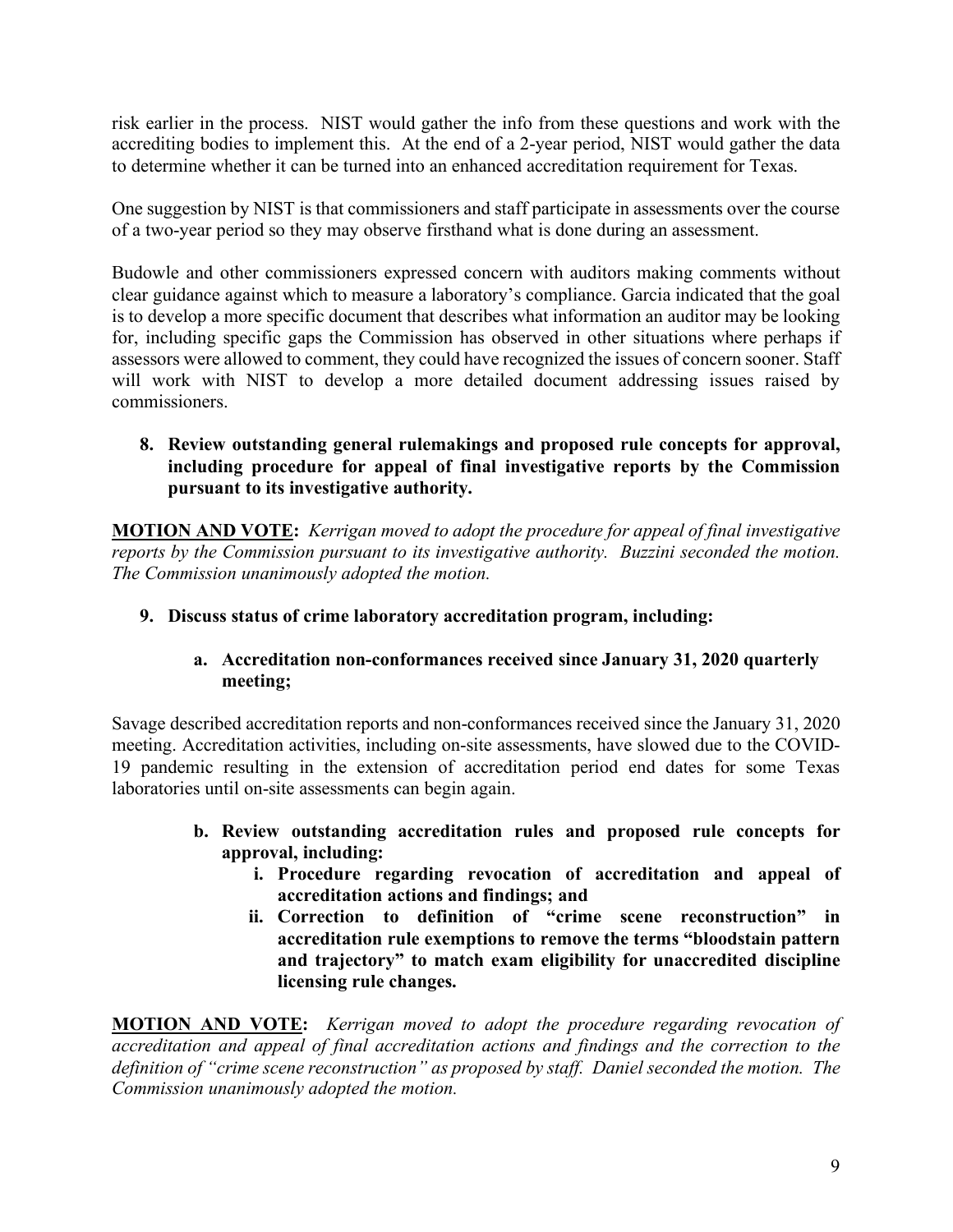### **10. Discuss Licensing Advisory Committee, including:**

#### **a. Update on licenses issued;**

Savage provided an update on licenses issued. There are currently 1,326 forensic analyst and technician licensees in Texas. Staff will renew approximately 1022 forensic analyst licenses before December 31, 2020.

- **b. Review outstanding licensing rules and proposed rule concepts for approval, including:**
	- **i. Clarifying language re: scope of expectations for analysts under Code of Professional Responsibility; and**
	- **ii.** *De minimis* **blanket rule revisions, including rule on blanket transfers.**

**MOTION AND VOTE:** *Parsons moved to adopt the clarifying language regarding the scope of expectations under the forensic analyst Code of Professional Responsibility and the de minimis blanket rule revisions. Daniel seconded the motion. The Commission unanimously adopted the motion.*

#### **11. Update on development of licensee-required Mandatory Legal and Professional Responsibility Training.**

Garcia and Smith reported on the development of the legal and professional responsibility course being developed in collaboration with Sam Houston State University. The substance of the training has been developed, SHSU course designers have provided a mockup of the course and staff is working to finalize content.

#### **12. Update on statewide validation of qualitative method to distinguish hemp from marihuana.**

Kerrigan provided an update on statewide efforts to validate a qualitative method (with a quantitative cutoff) for distinguishing hemp from marihuana. The participating laboratories (DPS, Harris County Institute of Forensic Sciences, and Houston Forensic Science Center) are just a few weeks away from completing their validations. A significant challenge to the team was securing authentic substances from the National Institute on Drug Abuse ("NIDA") drug supply program. Kerrigan reported that NIST is developing a new project where they will have known liquid and plant materials available and suggested laboratories might want to include these materials as part of their method validations. Kerrigan stated that requests for the materials should be made by the Texas Association of Crime Laboratory Directors (TACLD).

Stout indicated the laboratories participating in the validation study hope to launch the services on the same day and distribute notice and instructions regarding the same to TDCAA and other stakeholders.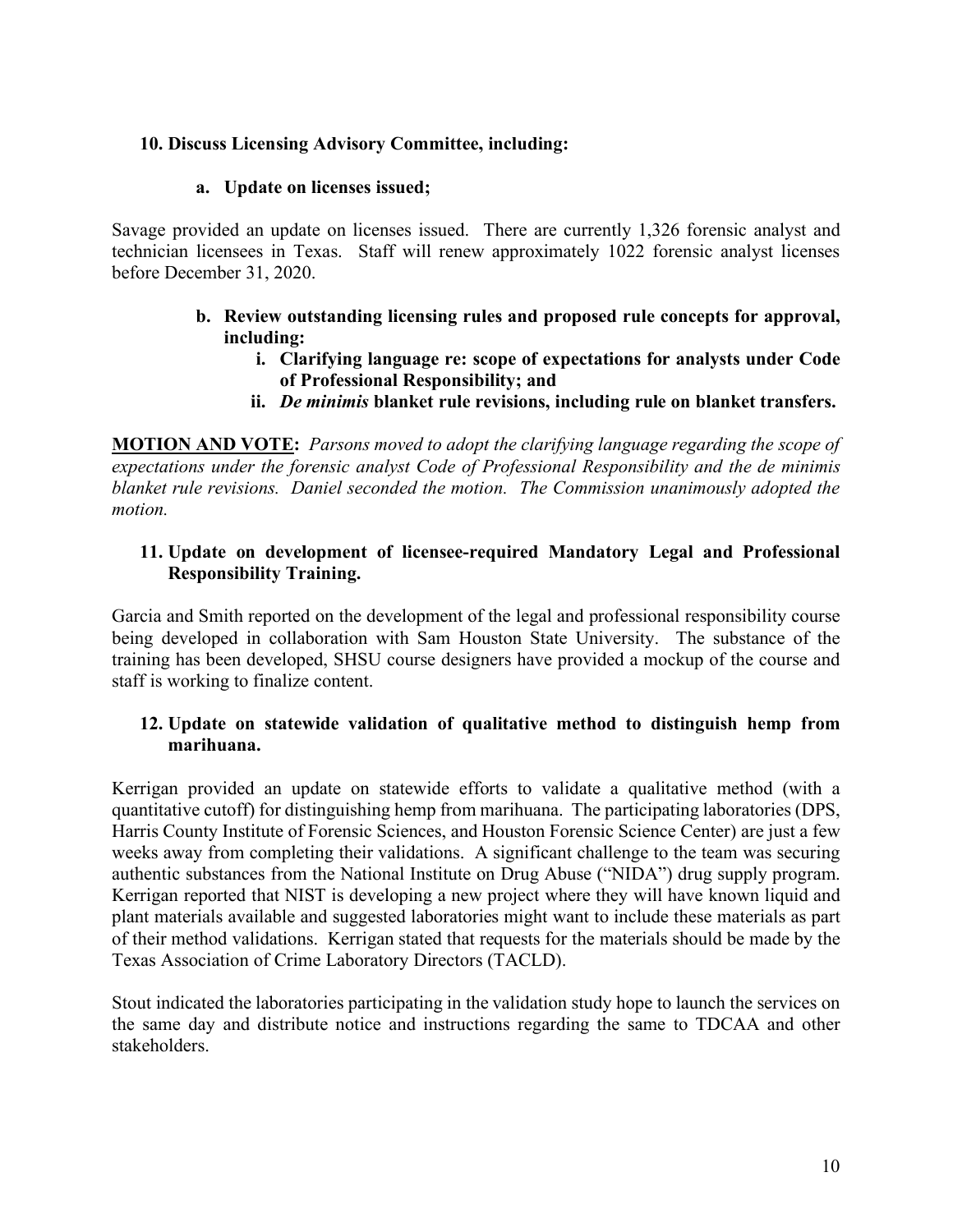Kerrigan cited one issue with the delay of validation studies is that many laboratories are unable to use adjudicated case samples for research and validation. Parsons and Garcia discussed reaching out to TDCAA to request permission from district attorneys in the state to procure unused or adjudicated samples for research and validation. Parsons will present the issue at the June TDCAA board meeting and report back.

Brady Mills, DPS Deputy Director of Crime Laboratory Services, reported that DPS is unable to use adjudicated samples without a court order giving permission for use.

Peter Stout, CEO and Director of the Houston Forensic Science Center, indicated that he has been able to use samples from some adjudicated toxicology cases that the Houston Police Department has available.

The Commission will work with law enforcement and other district attorney partners to facilitate the use of adjudicated samples for research and validation throughout the state.

## **13. Update regarding NMS Labs-Grand Prairie (Seized Drugs) disclosure #19.46 investigative panel.**

Garcia and panel members Kerrigan, Johnson, and Daniel reported on the status of the investigation of professional misconduct by forensic analyst, Jessica Almond, for her actions in inappropriately manipulating data during a competency test on a new quantitative procedure. Staff has sent a formal letter to the analyst requesting an interview and has received no response to date. On May 29, 2020, the panel interviewed the NMS supervisor and chemistry technical lead involved in the incident.

The panel will meet again before the Commission's July 24, 2020 quarterly meeting and hopes to have a recommendation in the matter at the July 24 meeting.

## **14. Update regarding Collins, Robert (DPS Houston; Forensic Biology) complaint #19.04 investigative panel.**

Brady Mills provided an update on the status of the laboratory review. DPS's approach has been to split the quality incident from the Fred Lee criminal case analyzed by the DPS Houston laboratory into one incident and address separately the preventative action for the rest of the system. DPS's focus has been on cases using STRmix in the inconclusive range. In Houston, the review targeted 69 cases. Vanessa Nelson completed the review and identified 39 that needed additional discussion. Nelson then identified 10 cases among the 39 that required amended reports. The process for amending the reports is in progress now. DPS should be able to provide the quality incident to the Commission before the July 24 meeting.

With regard to the systemwide preventative action, DPS is evaluating all laboratories doing DNA casework and identifying cases for review. Thus far, in Waco, there were 23 cases reviewed and 2 needed further review; amended reports were issued in these cases. In Weslaco, 24 were reviewed with 1 amended report. In Laredo, the issue with using the inconclusive range was not a concern in either one of two cases reviewed, but DPS amended 1 of the reports for a separate issue. DPS will report back on the status of the preventative action at the Commission's July meeting.